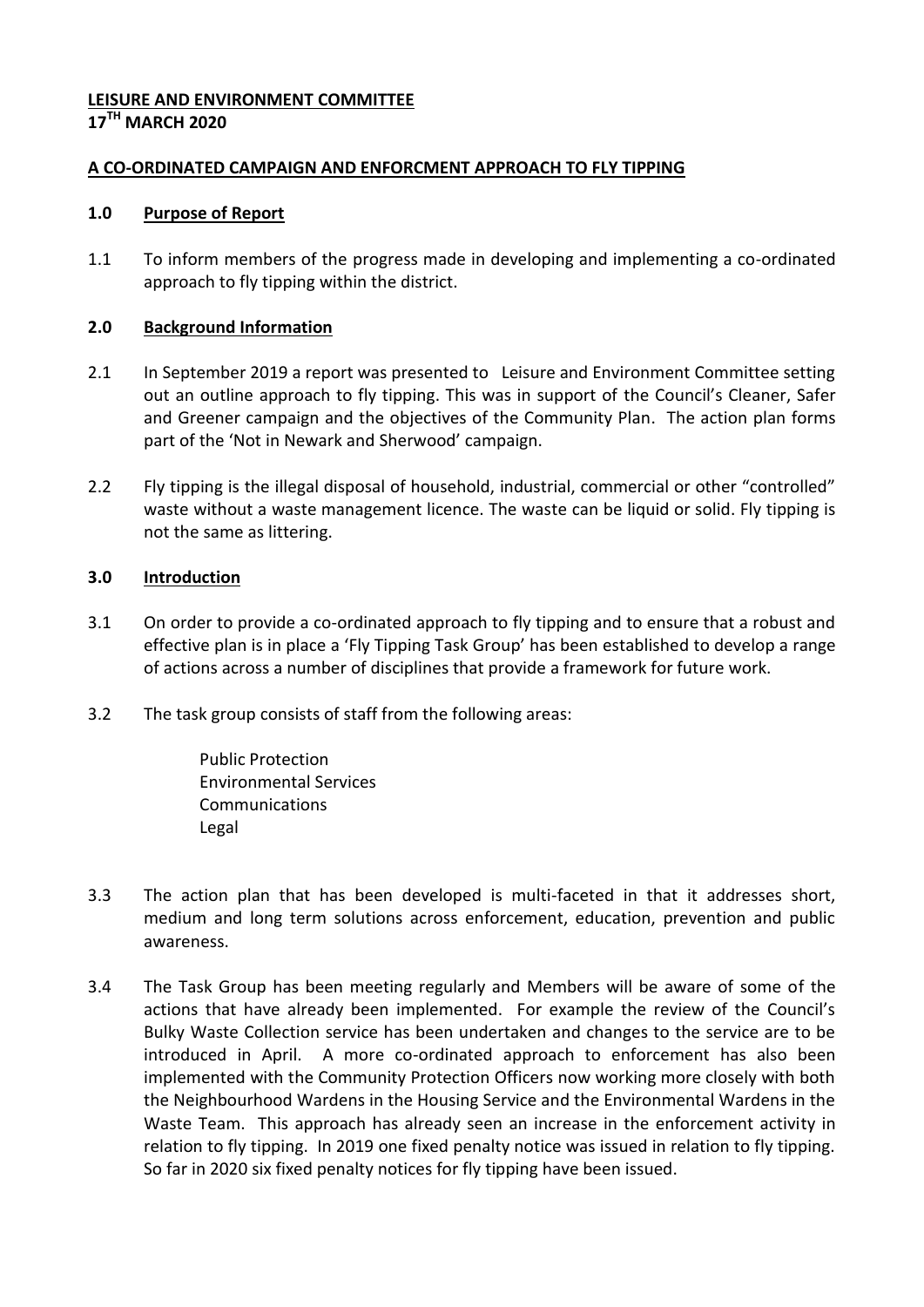3.5 In the September report to committee a number of provisional ideas were set out. These have now been further developed and a detailed action plan has been put together.

# **4.0 Proposals**

4.1 The action plan set out below shows the range of actions that have been developed and the progress so far. It is proposed that the action plan will be in place until late this year when it will be reviewed. It is proposed that a targeted 12 month campaign is resourced and delivered being led jointly by the Business Managers from Public Protection and Waste and Transport. The campaign is called 'Not in Newark and Sherwood' and will dovetail with the wider campaign across Nottinghamshire.

| <b>Action</b>                                                                                                                                       | <b>Progress</b>                                                                                                                                                                                                                                                                                              | <b>Comments</b>                                                                                                                                                                          |
|-----------------------------------------------------------------------------------------------------------------------------------------------------|--------------------------------------------------------------------------------------------------------------------------------------------------------------------------------------------------------------------------------------------------------------------------------------------------------------|------------------------------------------------------------------------------------------------------------------------------------------------------------------------------------------|
| council's<br>Re-launch<br>the<br>bulky waste service                                                                                                | 75% Complete                                                                                                                                                                                                                                                                                                 | Report taken to committee<br>charging<br>and<br>new<br>infrastructure<br>agreed.<br>commissioned,<br>Artwork<br>agreed and ordered                                                       |
| Promotion and advertising<br>of new bulky waste service<br>on collection vehicle                                                                    | 50% Complete                                                                                                                                                                                                                                                                                                 | Advertising<br>artwork<br>commissioned, agreed and<br>ordered                                                                                                                            |
| three<br>free<br>Promote<br>collection days in three<br>communities, to dovetail<br>with the Days of Action                                         | Planning 75% complete. Roll<br>out later in calendar year                                                                                                                                                                                                                                                    | Areas identified already are<br>Southwell and Clipstone. A<br>third area is yet to be agreed<br>but will be shortly. All bulky<br>waste items will be collected<br>form identified areas |
| leaflet<br>Produce<br>for<br>tradespeople reminding of<br>responsibilities<br>the<br>of<br>waste<br>carrying<br>and<br>ensuring its proper disposal | On going                                                                                                                                                                                                                                                                                                     | officers<br>Whenever<br>visit<br>business they are promoting<br>message that waste<br>the<br>be<br>disposed<br>must<br>of<br>correctly and legally.                                      |
| Day of Action addressing<br>illegal waste carriers to be<br>carried out in conjunction<br>with the Police                                           | Complete.<br>This took place<br>in Newark<br>and involved,<br>Police NSDC, VOSA, HMRC<br>the<br>Environment<br>and<br>14 vehicles were<br>Agency.<br>stopped and inspected. One<br>person was served with a<br>Notice to produce waste<br>documents.<br>One vehicle<br>was found<br>to have no<br>insurance. | Second day now<br>being<br>planned. This is likely to be<br>in the west of the district.                                                                                                 |
| Scrapyard visits with the<br>Police                                                                                                                 | Programmed for later in<br>year                                                                                                                                                                                                                                                                              |                                                                                                                                                                                          |
| Install 'covert cameras' and<br>signage at key sites                                                                                                | Project<br>under<br>way.<br>identified.<br>Potential<br>sites<br>First three sites identified as<br>fly<br>the<br>worst<br>tipping                                                                                                                                                                           | Artwork<br>commissioned,<br>agreed and ordered. Sign<br>stations built and roll out<br>commenced. A small project                                                                        |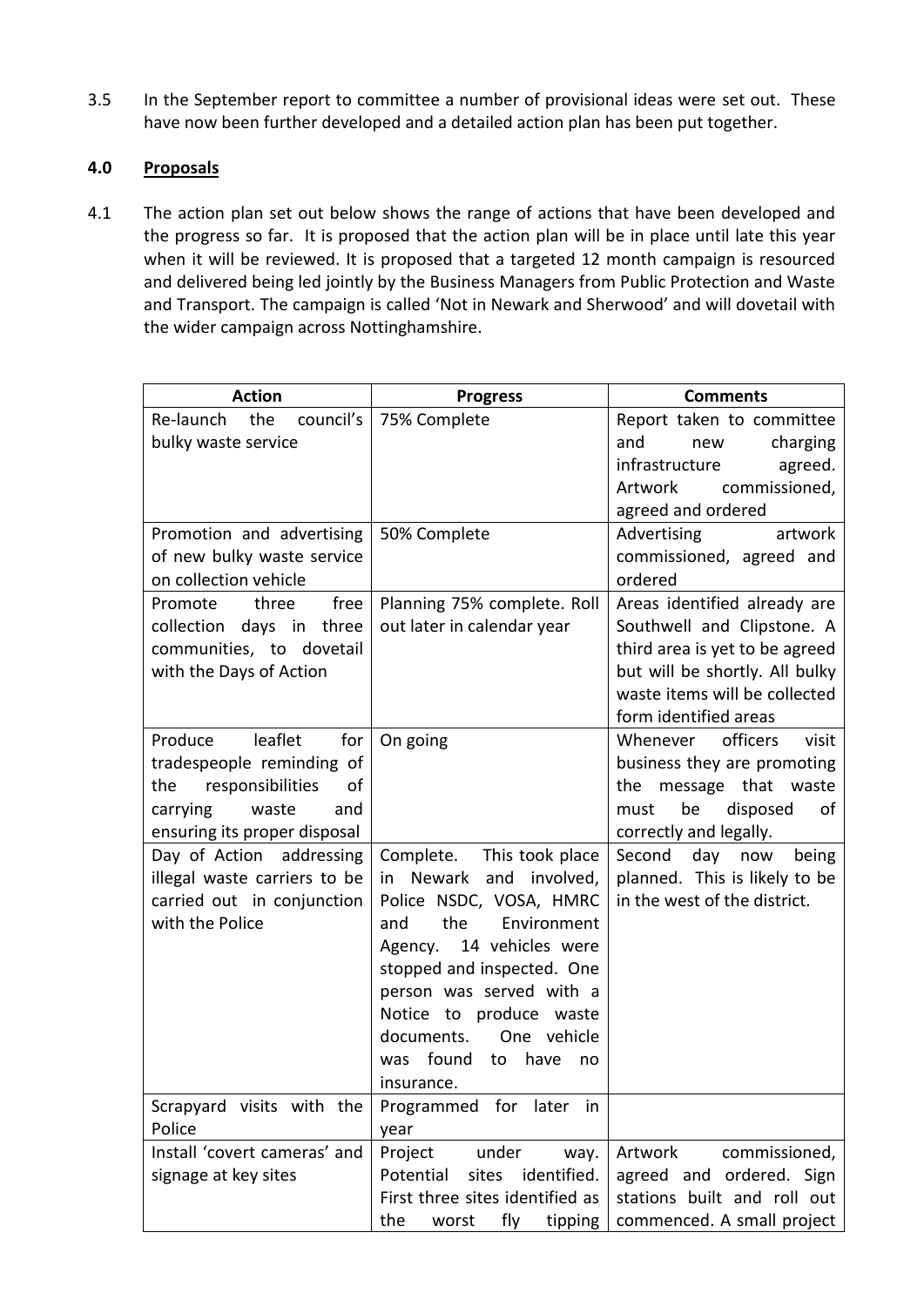|                                                                                                                                                                                                                             | hotspots within the district.<br>These are all A Road laybys.                                                                                                                                                                                                                              | regarding the placement of<br>overt<br>cameras<br>has<br>commenced. Supplier<br>has<br>identified<br>the<br>and<br>been<br>the<br>project has<br>reached<br>GDPR check stage |
|-----------------------------------------------------------------------------------------------------------------------------------------------------------------------------------------------------------------------------|--------------------------------------------------------------------------------------------------------------------------------------------------------------------------------------------------------------------------------------------------------------------------------------------|------------------------------------------------------------------------------------------------------------------------------------------------------------------------------|
| Negotiate with the County<br>Council<br>and<br>amended<br>access to Household waste<br>sites for trade vehicles                                                                                                             | Positive progress has been<br>made. NCC and Veolia have<br>agreed in principle to open<br>the.<br>site<br>in<br>Newark to<br>vehicles not exceeding 3500<br>kg on a pay as you visit basis.<br>Veolia<br>undertaking<br>are<br>feasibility study to ascertain<br>the implications of this. |                                                                                                                                                                              |
| Examine<br>feasibility<br>of<br>covert operation for rogue<br>collection<br>waste<br>businesses.                                                                                                                            | Later in year.                                                                                                                                                                                                                                                                             | Details being developed but<br>will be subject to legal sign<br>off.                                                                                                         |
| Approach local social media<br>the<br>sites<br>to<br>ensure<br>irresponsible promotion of<br>'tip run' requests<br>and<br>services are monitored to<br>risk<br>the<br>οf<br>prevent<br>residents falling foul of the<br>law | Later in year                                                                                                                                                                                                                                                                              | Twitter, Facebook and other<br>social media sites will be<br>targeted to promote legal<br>disposal of<br>waste<br>and<br>discourage 'tip run' posts.                         |
| Examine feasibility of using<br>Public<br>Space<br>Protection<br>Orders to control fly tipping<br>on Deerdale Lane/Eakring<br>Road                                                                                          | Good progress being made.<br>An agreement in principle<br>has been reached with the<br>County Council,<br>Forestry<br>Commission and Mansfield<br>DC. The Council's legal team<br>have confirmed that the<br>PSPO can be used for this<br>purpose.                                         | The terms of the PSPO and<br>the way it will operate now<br>need to be developed.                                                                                            |

# **5.0 Equalities Implications**

- 5.1 The set of actions likely to be involved in the campaign have been assessed and it is considered that with the exception of the use of covert cameras there are not likely to be any implications.
- 5.2 If, and when covert cameras are deployed these will be done in accordance with the information Commissioners Office guidance and the protocols issued by the Surveillance Commissioner.